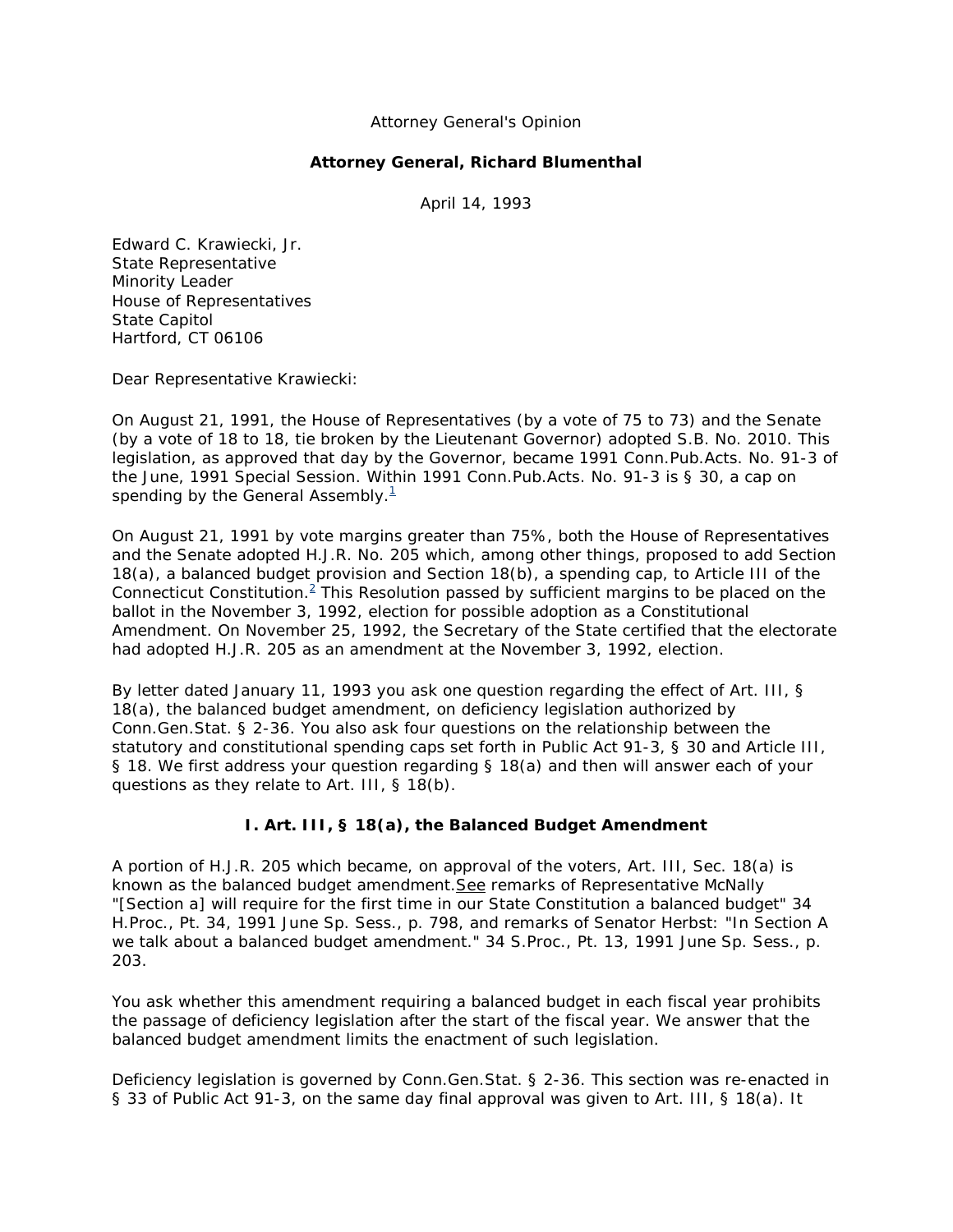permits state agencies to request the Office of Policy and Management to submit to the General Assembly a bill paying "expenses of the current fiscal year." While the balanced budget amendment does not specifically prohibit deficiency appropriations, § 2-36 now must be construed within the constitutional boundaries set by the balanced budget amendment. That amendment limits "general budget expenditures" to the "estimated amount of revenue for such fiscal year." Deficiency legislation involves "expenditures" above the originally budgeted appropriations. Such legislation is, therefore, limited to the circumstance where there are additional revenues above the originally budgeted amount, through revised estimates or new enactments, to cover the expenditures.

## **II. Art. III, § 18(b), the Constitutional Spending Cap**

1. Your first question with respect to  $\S$  18(b) asks whether the Constitutional spending cap automatically repealed the statutory spending cap. We answer that the statutory cap remains in place until the General Assembly enacts the Constitutional definitions for §  $18(b)$ .

The general rule is that "ordinarily constitutional limitations upon the legislature are prospective in their operation and not intended to affect existing legislation...." Sutherland, Statutory Construction § 23.30. See also State ex rel. Cotter v. Leipner, 138 Conn. 153, 158 (1951); Ursuline Academy of Cleveland v. Board of Tax Appeals, 141 Ohio St. 563, 49 N.E.2d 674, 677 (1943); 16 C.J.S. "Constitutional Law" § 51.

We see nothing in the language of Art. III, § 18(b) or the constitutional history to indicate an intention to repeal the statutory spending cap set forth in 1991 Conn.Pub.Acts No. 91-3 § 30. Therefore, according to the legal principle outlined above, the statutory spending cap remains in place until the General Assembly enacts the Constitutional definitions for §  $18(b)$ .

2. Your second question asks whether, on the failure of the legislature to pass the definitional provisions of § 18(b) of Article III of the Constitution, Section 30 of Public Act 91-3 "becomes" the language of the Constitutional Amendment. We conclude that § 30 may become the definitional language of § 18(b) of Article III if it is specifically enacted as such.

Section 30 of Public Act 91-3 sets forth certain definitions applicable to the statutory spending cap. Conn. Const. Art. III, Section 18(b), also requires the General Assembly to define specific terms for the Constitutional spending cap which are similar to those contained in Public Act 91-3. According to the Constitutional Amendment, "[t]he enactment or amendment of such definitions shall require the vote of three-fifths of the members of each house of the general assembly." Id.

Section 30 was not passed with a three-fifths majority. Therefore, § 30 can serve to meet the constitutional mandate only if it is specifically enacted as such in accordance with the procedures of Art. III, § 18.

3. Your third question asks whether the legislature might amend § 30 of Public Act 91-3 by a majority vote. In keeping with our previous answers, we conclude that the General Assembly may not so act.

We have concluded that the statutory provision (§ 30) remains in place, and will so remain until replaced by the requisite Constitutional definitions. While the legislature cannot be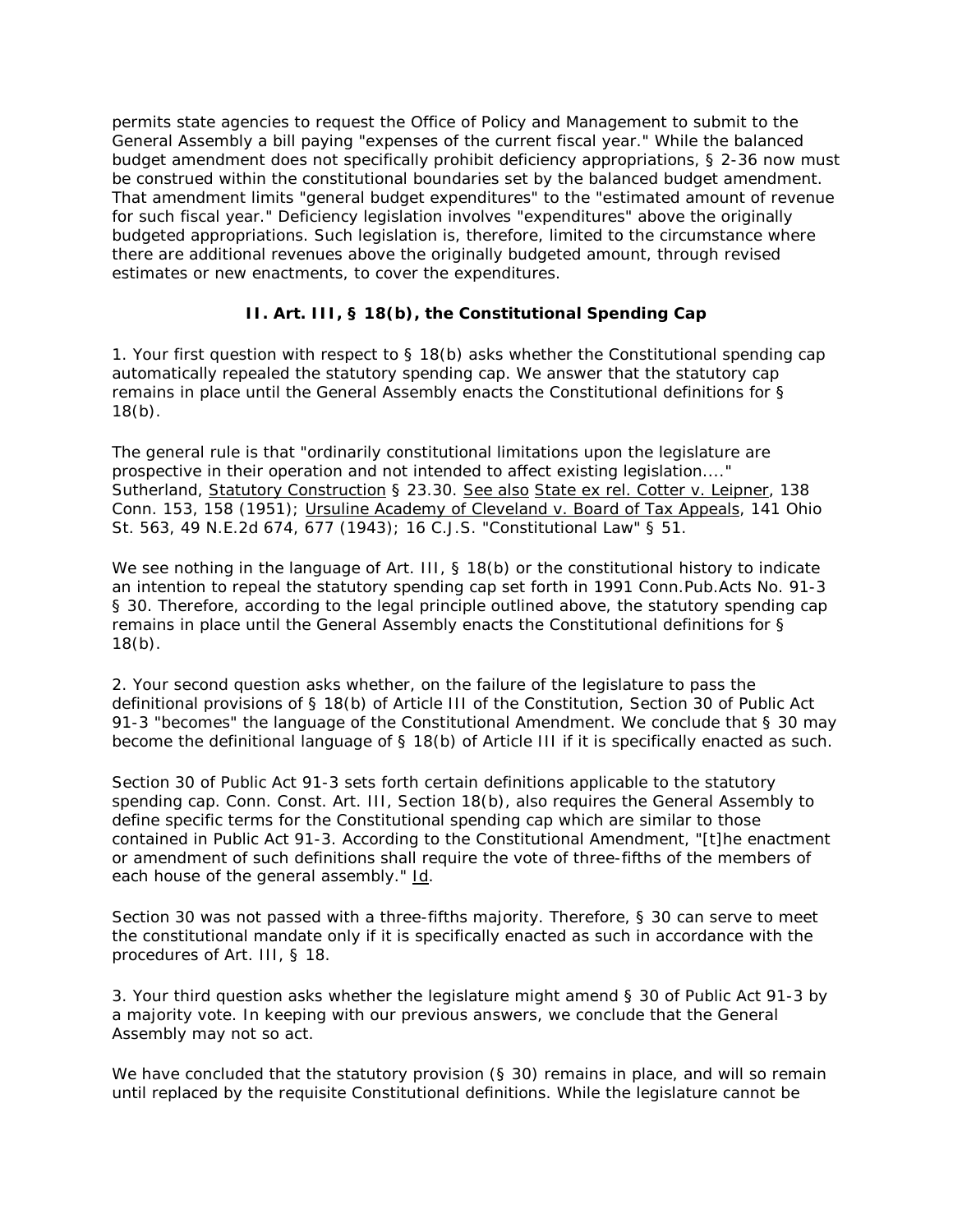compelled to act in a particular fashion (Ursuline Academy, supra), Art. III, § 18(b) is now part of our Constitution. To continue to amend the statutory provision by less than a threefifths majority would render the constitutional amendment a nullity. The statute was to be a temporary measure. 34 H.Proc., Pt. 34, June Sp. Sess., p. 805. (remarks of Rep. McNally, the House sponsor of H.J.R. 205). Amendments to § 30 of Public Act 91-3, therefore, cannot be made by a simple majority vote.

4. Your fourth question seeks to ascertain the effect of the General Assembly's amending § 30 of Public Act 91-3 by a vote in excess of three-fifths. You ask whether this amended language "becomes" the definitional language for Art. III, § 18(b). We conclude that such legislation would satisfy the procedural requirements of § 18(b). The Supreme Court has stated that "[W]here a new provision is to be substituted for an existing one, whether the new takes the form of a direct enactment, with repeal of the old, or of an amendment substituting the new for the old is ordinarily wholly immaterial, depending upon the preference of the draftsman of the act." Simborski v. Wheeler, 121 Conn. 195, 200 (1937).

We hope that we have sufficiently answered your questions.

Very truly yours,

Richard Blumenthal Attorney General

Henry S. Cohn Assistant Attorney General

 $1$ <sup>1</sup> This section provides as follows:

Sec. 30 (NEW) The general assembly shall not authorize an increase in general budget expenditures for any fiscal year above the amount of general budget expenditures authorized for the previous fiscal year by a percentage which exceeds the greater of the percentage increase in personal income or the percentage increase in inflation, unless the governor declares an emergency or the existence of extraordinary circumstances and at least three-fifths of the members of each house of the general assembly vote to exceed such limit for the purposes of such emergency or extraordinary circumstances. Any such declaration shall specify the nature of such emergency or circumstances and may provide that such proposed additional expenditures shall not be considered general budget expenditures for the current fiscal year for the purposes of determining general budget expenditures for the ensuing fiscal year and any act of the general assembly authorizing such expenditures may contain such provision. As used in this section, "increase in personal income" means the average of the annual increase in personal income in the state for each of the preceding five years according to United States Bureau of Economic Analysis data; "increase in inflation" means the increase in the consumer price index for urban consumers during the preceding twelve-month period, according to United States Bureau of Labor Statistics data; and "general budget expenditures" means expenditures from appropriated funds authorized by public or special act of the general assembly, provided (1) general budget expenditures shall not include expenditures for payment of the principal of and interest on bonds, notes or other evidences of indebtedness, expenditures pursuant to section 4-30a of the general statutes, or current or increased expenditures for statutory grants to distressed municipalities, provided such grants are in effect on July 1, 1991, and